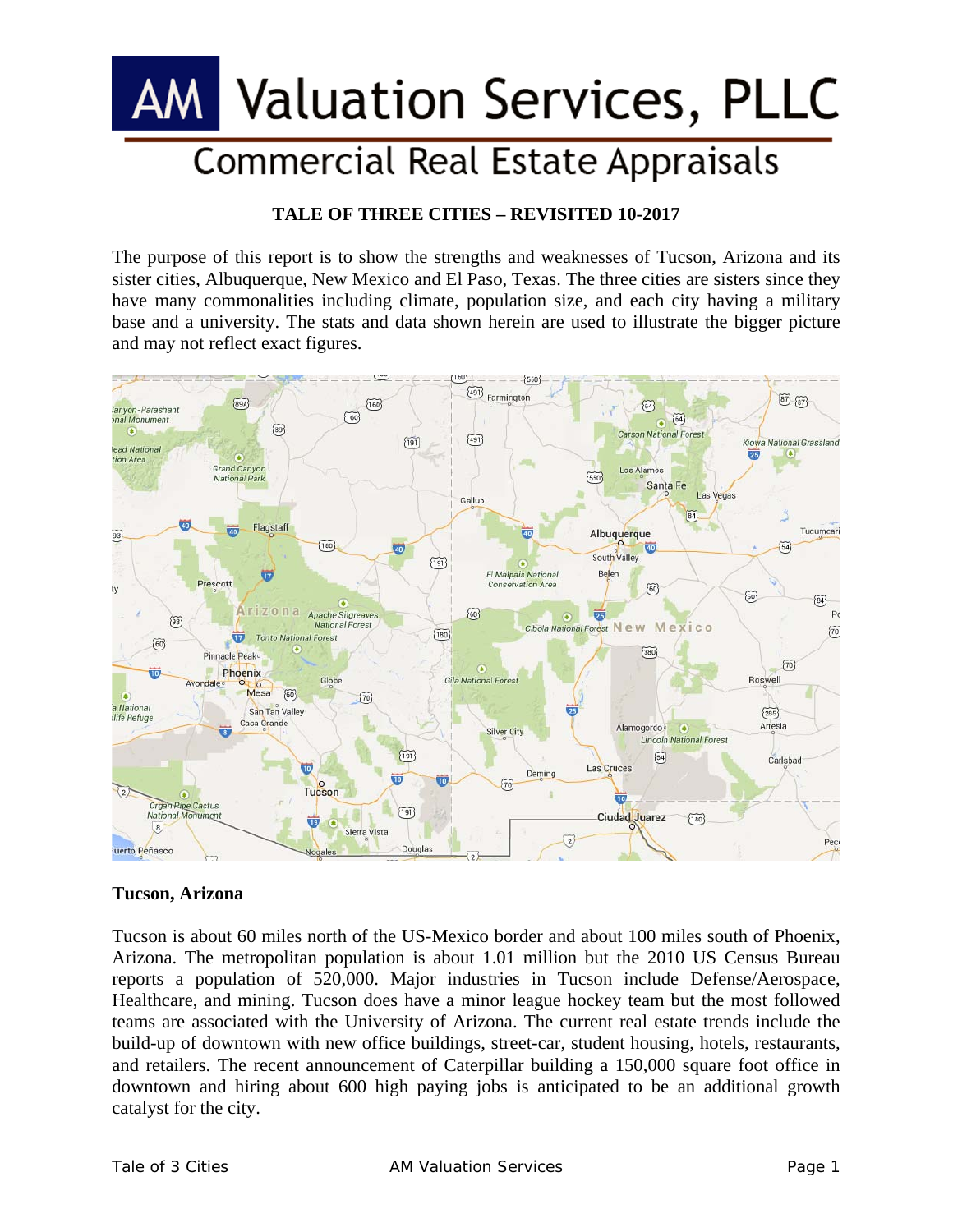There are other industries growing in Tucson, HomeGoods recently constructed an 800k square foot distribution facility, FedEx recently built a large distribution facility, and Comcast leased a large call center space. Potentially, there is a large copper mine to the southeast of Tucson, but this has been pending for several years, awaiting county, state, and federal permits.

An on-going issue with Tucson as well as the other two cities is having water availability. Tucson is currently heavily dependent on the Central Arizona Project (CAP) canal for water, which may be less available in the long-term. However, the water table is currently up from prior years. Other options will have to be visited in the near future in order for Tucson to grow at a sustained rate.

The major difference between Tucson and its sister cities is that it is in the shadow of a much larger city. The Phoenix metropolitan area is about 4 million people and has sports venues, a legitimate international airport, corporate industries, loop freeways, and a light rail line. This is both a benefit and a detriment to Tucson.

#### **Albuquerque, New Mexico**

Albuquerque is about 300 miles north of El Paso, 400 miles northeast of Phoenix, Arizona, 400 miles south of Denver, 450 miles northeast of Tucson, and 600 miles east of Las Vegas. The metropolitan population is about 910,000 and the 2010 US Census Bureau reports a population of about 546,000. Major industries in Albuquerque include Defense/Aerospace, Healthcare, and manufacturing.

Albuquerque is the hub for New Mexico and has a rich culture. The city has a strong central downtown core, four seasons, a minor league baseball team, and an indoor football team. Like Tucson, Albuquerque has a revitalized convention center known as Tingley Coliseum. Albuquerque is served by two interstates, also like Tucson. The city does have similar water issues as Tucson but the water table is up from past years due to active water conservation and reclamation efforts.

Albuquerque has a newer light rail line, traveling north-south through the city to Santa Fe, about 60 miles to the north. The light rail connects with the Albuquerque Airport, Belen to the south, and Santa Fe to the north. New retail and residential development is occurring on the west side of the city. The city generally grows to the west given the surrounding public lands and geography of the land to the north and east. The revitalization of downtown is continuing with a new arts district on Central Avenue, technology district with collaborative work space, and student housing. Albuquerque is also known to be welcoming towards the film industry.

#### **El Paso, Texas**

El Paso, Texas is about 300 miles south of Albuquerque and 300 miles east of Tucson. The metropolitan population of the city is about 830,000 and the 2010 US Census Bureau reports a population of about 650,000. Major industries in El Paso include manufacturing, cold storage, and call centers. The El Paso economy is largely based on how well and how safe Ciudad Juarez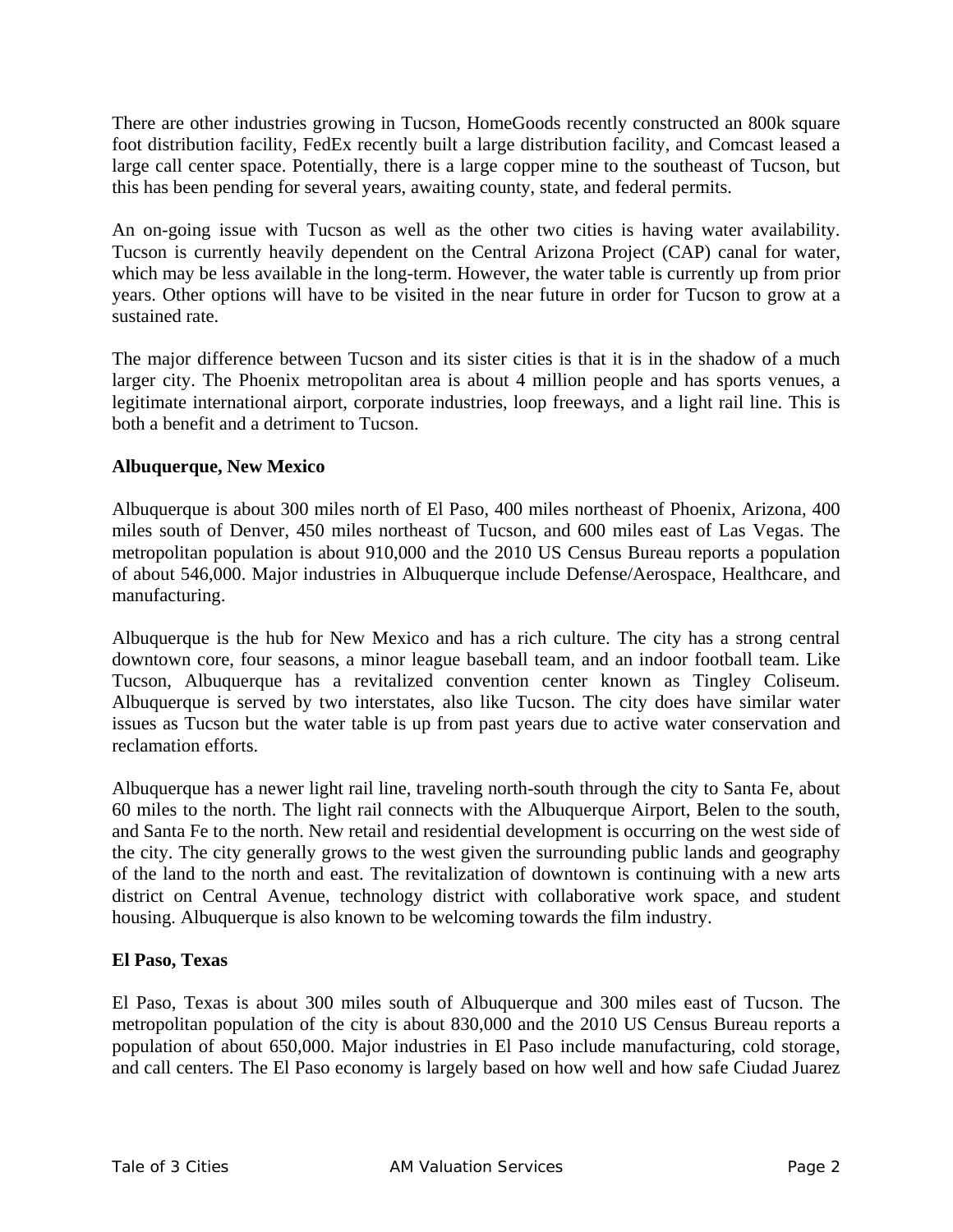is at any time. El Paso also benefits from its vicinity to the border and despite its rowdy neighbor Juarez, El Paso is one of the safest cities in the United States.

Recent trends in El Paso include a downtown that is being revitalized with new hotels, housing options, mixed use developments and repurposing of buildings. There is also about a \$97 million streetcar project that will run about 5 miles, from downtown to the university. The city is growing on the east and west ends with new residential and retail developments. There is also a proactive local developer who has been repurposing historic properties throughout the city. The area near Fort Bliss is also seeing new retail and residential development. El Paso is also ahead of the curve with regards to water treatment, as they recently completed and are utilizing a desalination plant. The water is drawn from the nearby Hueco Bolson. Overall, the market appears to be steadily growing and improving.

#### **Population Statistics**

The populations of the three metropolitan areas are similar. However, the 2010 census numbers are much lower. This is simply the result of city limit area. Tucson is 227 square miles, Albuquerque is 190 square miles, and El Paso is 256 square miles. All three cities are spread out, accounting for the large difference in metropolitan population versus census figures. The population of each city is shown in the following table.

| <b>Population</b> |         | Tucson Albquerque El Paso |         |
|-------------------|---------|---------------------------|---------|
| 2010 Metro        | 980,000 | 890,000                   | 804.000 |
| 2010 Census       | 520,000 | 546,000                   | 650,000 |

#### **Population Growth**

The populations of all three cities have grown by a small amount from 2010 to 2016. Albuquerque has grown at slow pace of 0.4% annually while Tucson and El Paso have grown only slightly faster at 0.6% and 0.8%. These three cities were growing at faster rates from 2000 to 2010, at 1.7% to 2.2% annually.

| <b>Population</b> | <b>Tucson</b> | Albquerque El Paso |         |
|-------------------|---------------|--------------------|---------|
| 2016 Metro        | 1,013,000     | 910,000            | 842,000 |
| 2010 Metro        | 980,000       | 890,000            | 804,000 |
| 2000 Metro        | 840,000       | 730,000            | 680,000 |
| Pop. Growth       | 3%            | 2%                 | 5%      |
| Annualized Growth | 0.6%          | 0.4%               | 0.8%    |

#### **Median Household Income**

The U.S. median household income is \$59,000 in 2017. All three cities have a lower median household income than the national median. The positive sign is that all three cities have posted an increase in median house household income from three years ago. The lower wages are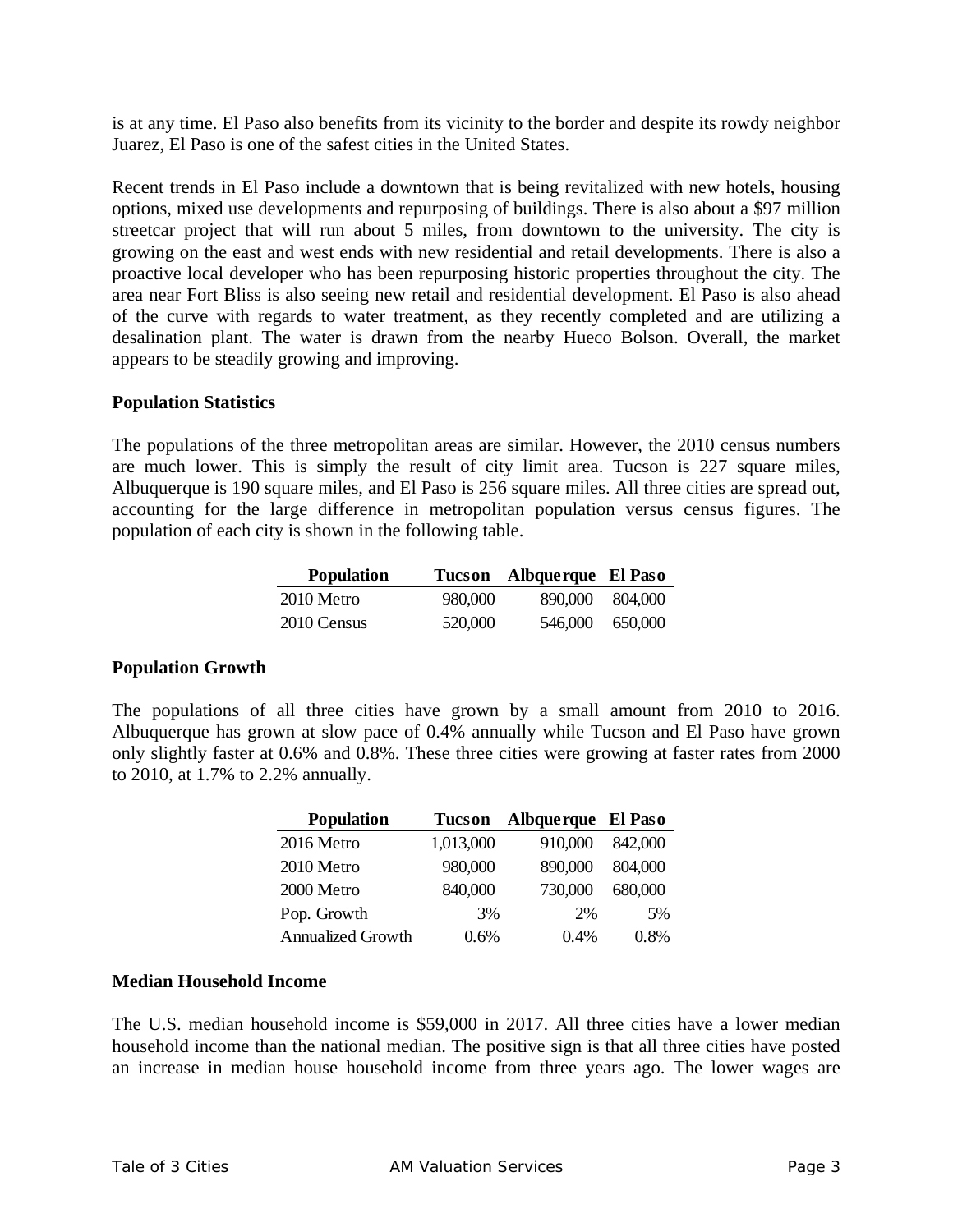attributed to the vicinity to the border and inexpensive living costs. Unfortunately, there are also concerns with high rates of poverty in all three cities.

|                                       |          | Tucson Albquerque El Paso  |  | U.S. |
|---------------------------------------|----------|----------------------------|--|------|
| Median Household Income               | \$46.200 | \$48,500 \$41,600 \$59,000 |  |      |
| Source: US Bureau of Labor Statistics |          |                            |  |      |

#### **Top 10 Employers**

The top 10 employers in Tucson account for over 69,000 jobs. In Albuquerque the top 10 employers account for almost 87,000 jobs, and about 93,000 jobs in El Paso. The Albuquerque figures are from 2013 but this is the newest available as they are reportedly working on new figures. A military base is one of the top 4 employers in each of the sister cities, and a State University is one of the top 10 employers in each of the cities. Government entities account for the majority of the jobs. Of the three cities, Tucson has the most private employers in the Top 10 with Raytheon, Banner, Freeport, and Wal-Mart. It is noted that Wal-Mart had about 7,500 employees in 2013 and has shrank to 5,500 employees in 2017. In addition, the Intel Corp. figure of 3,500 in 2013 is also much smaller 2017, by approximately 700 employees. On the other hand, El Paso has the largest number of public employers with Tenet Hospital Ltd being the only private employer in the Top 10.

| <b>Top 10 Employers in Tucson</b>     |                  | Top 10 Employers in Albuquerque          |                  | Top 10 Employers in El Paso         |                  |
|---------------------------------------|------------------|------------------------------------------|------------------|-------------------------------------|------------------|
|                                       |                  |                                          |                  |                                     |                  |
| <b>Employer</b>                       | <b>Employees</b> | <b>Employer</b>                          | <b>Employees</b> | <b>Employer</b>                     | <b>Employees</b> |
| University of Arizona                 | 11,251           | Kirtland Airforce Base (Civilian)        | 16,728           | Fort Bliss (Military & Civilian)    | 47,316           |
| <b>Raytheon Missile Systems</b>       | 9,600            | University of New Mexico                 | 15,360           | El Paso Independent School District | 8,380            |
| State of Arizona                      | 8,580            | Albuquerque Public Schools               | 14,810           | Ysleta Independent School District  | 7,602            |
| Davis-Monthan Airforce Base           | 8.406            | Sandia National Laboratories             | 8,856            | City of El Paso                     | 5,484            |
| Pima County                           | 7,060            | Presbyterian Hospital                    | 7.310            | T&T Staff Management LP             | 5,348            |
| <b>Tucson Unified School District</b> | 6.770            | UNM Hospital                             | 5,960            | <b>Tenet Hospital Limited</b>       | 5,100            |
| Banner - University Medical Center    | 6,272            | City of Albuquerque                      | 5,500            | Socorro Independent School District | 5,039            |
| U.S. Customs & Border Patrol          | 5.739            | State of New Mexico                      | 4,950            | El Paso Community College           | 3,089            |
| Freeport - McMoRan Inc.               | 5,530            | Lovelace Health System                   | 4,000            | El Paso County                      | 2,892            |
| Wal-Mart Stores, Inc.                 | 5,500            | Intel Corp.                              | 3,500            | University Medical Center           | 2,858            |
| Source: Arizona Daily Star, 2017      |                  | Source: Albuquerque Economic Development |                  | Source: City of El Paso, 2016       |                  |

The top 10 employers account for 19% of the total workforce in Tucson, 23% in Albuquerque, and 31% of El Paso's. Albuquerque has the largest number of employees, followed by Tucson and then El Paso. This is a big shift from three years ago where Tucson had about 427,000 employees with Albquerque at 365,000 and El Paso with slightly more at about 302,000. Formerly, the number of employees correlated with the cities populations. Now it seems that Albuquerque has defied the odds and has a larger workforce per capita than Tucson, the larger city. The Tucson labor force is considered less risky than their counterparts since the top 10 employers account for the fewest number of total jobs.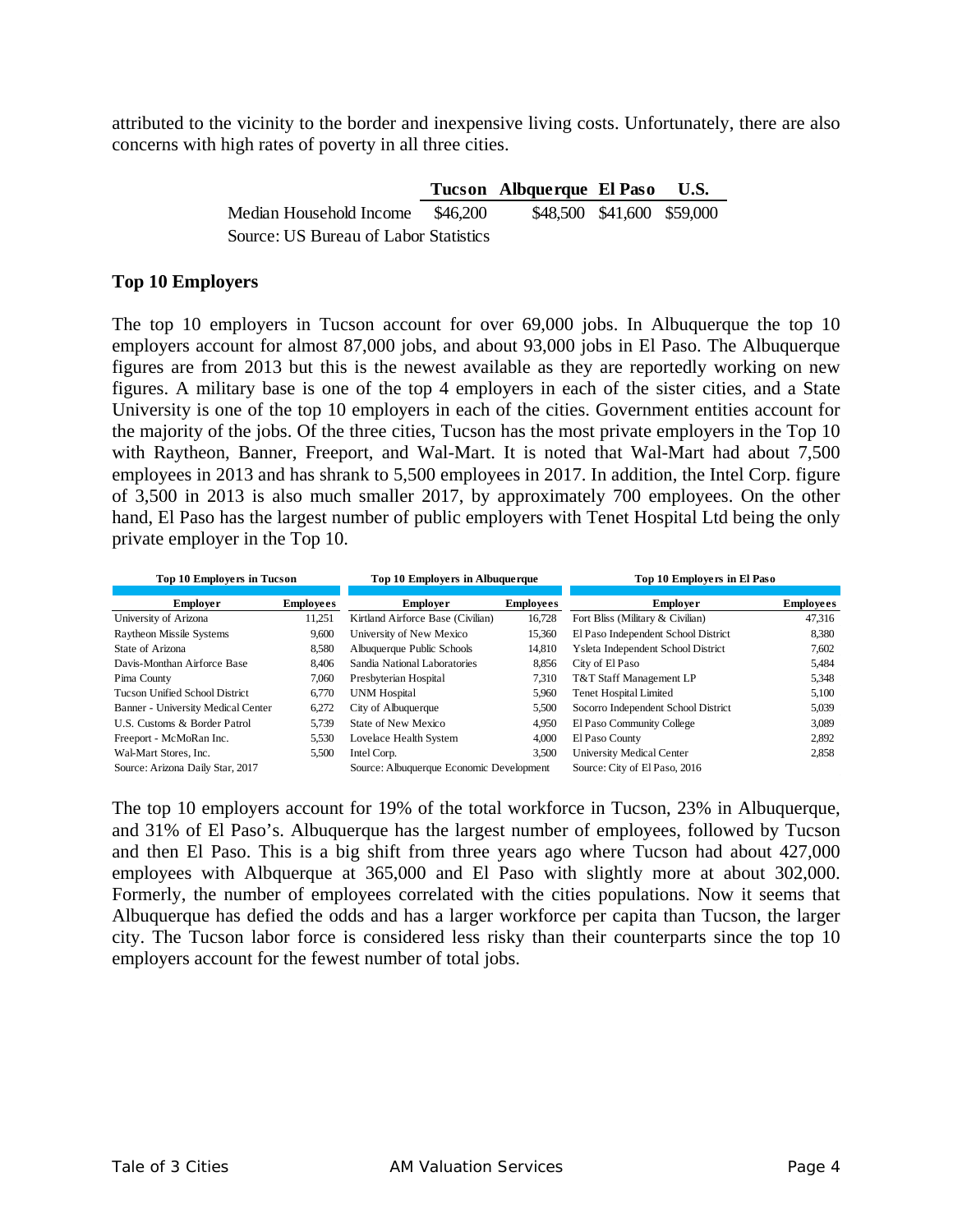| <b>Employment Figures</b>                                        |         |         |         |  |  |  |
|------------------------------------------------------------------|---------|---------|---------|--|--|--|
| Albuque rque<br>El Paso<br><b>Labor Factors</b><br><b>Tucson</b> |         |         |         |  |  |  |
| May 2016 Employees                                               | 358,590 | 381,570 | 297,560 |  |  |  |
| Top 10 Employers                                                 | 69,208  | 86,974  | 93,108  |  |  |  |
| 19%<br>31%<br>% Top 10<br>23%                                    |         |         |         |  |  |  |
| Source: Bureau of Labor Statistics, May 2016                     |         |         |         |  |  |  |

#### **Student Population**

All three cities have a State University with a significant impact on the local economy. The University of Arizona (UA) is the largest and has an impact on the local economy and politics. The University of New Mexico (UNM) and Texas at El Paso (UTEP) also have a significant positive impact on their respective communities. From four years ago, the UA has grown the most, while UTEP remained similar and UNM slightly declined. The table below shows the population of the three universities.

| <b>Student Population</b> |                   |  |  |
|---------------------------|-------------------|--|--|
| University                | <b>Population</b> |  |  |
| Arizona                   | 42,595            |  |  |
| New Mexico                | 27,285            |  |  |
| Texas at El Paso          | 23,397            |  |  |
| Source: 2017 Forbes       |                   |  |  |

#### **New Home Permits**

The number of new home permits includes single family and multi-family residences. The three cities have about the same number of new home permits with El Paso showing a slightly higher figure. The amount of new permits shown by each city shows a steady but sustainable growth rate.

| <b>New Home Permits</b>         |              |  |  |
|---------------------------------|--------------|--|--|
| <b>Market</b>                   | 2016 Permits |  |  |
| Tucson                          | 2,466        |  |  |
| Albuquerque                     | 2,465        |  |  |
| El Paso                         | 3,054        |  |  |
| <b>Source: US Census Bureau</b> |              |  |  |

#### **Airport Statistics**

The three airports vary greatly in arrival/departure statistics. The main reason Albuquerque's traffic volume is much higher is that the city is distant from surrounding metropolitan areas. Albuquerque also receives a greater amount of volume from tourists traveling to nearby cities in the northern part of state, including Santa Fe and Taos. Tucson posts smaller figures since it is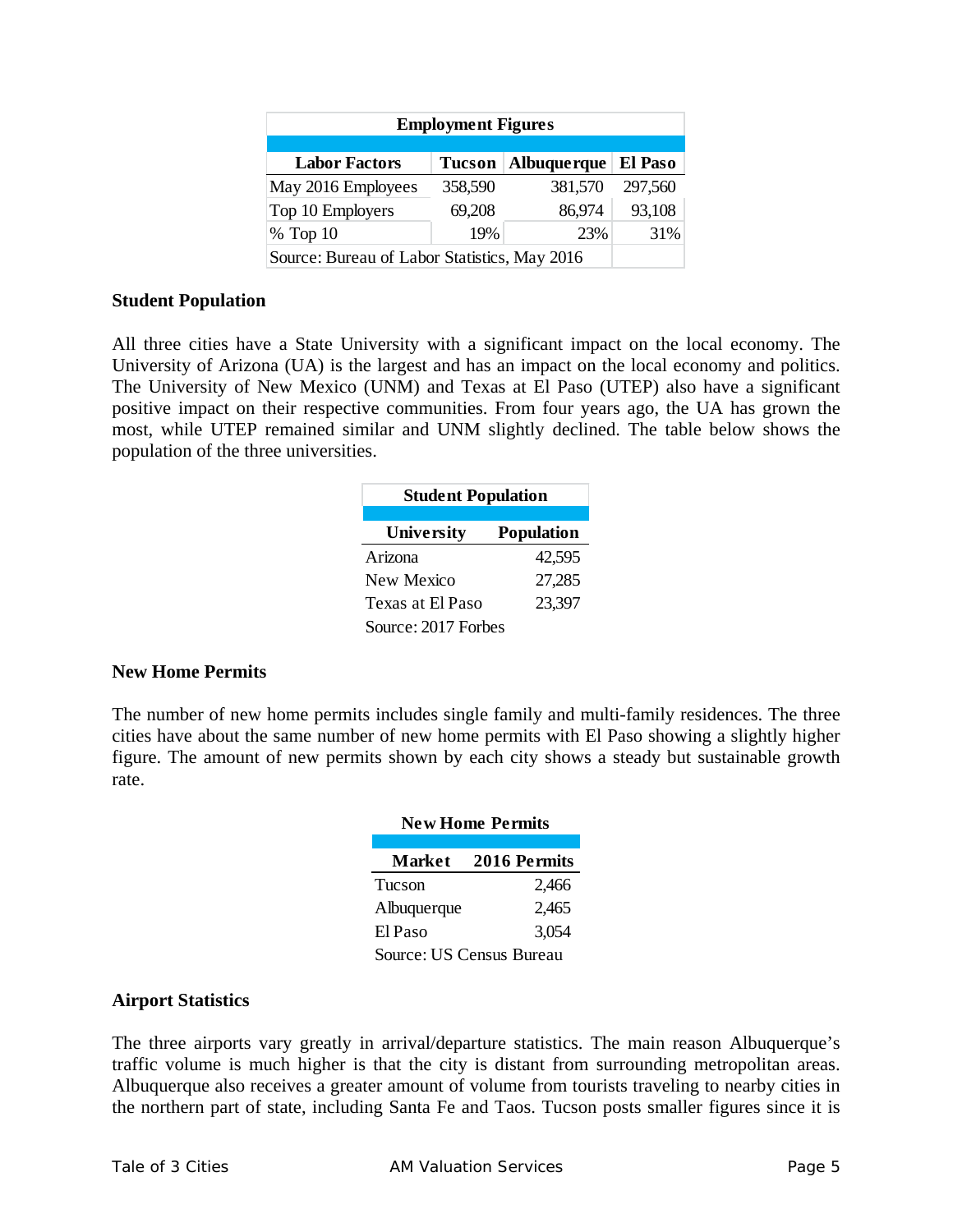close to Phoenix's airport, which has more travel options and often offers lower prices. The airport traffic statistics are shown in the following table.

| <b>Airport Passengers</b>                   |             |  |  |
|---------------------------------------------|-------------|--|--|
|                                             |             |  |  |
| Airport                                     | 2016 Volume |  |  |
| Tucson                                      | 1,590,941   |  |  |
| Albuquerque                                 | 2,337,308   |  |  |
| El Paso                                     | 1,380,906   |  |  |
| Source: Bureau of Transportation Statistics |             |  |  |

#### **Building Type Breakout**

Next, I will discuss the industrial, office, and retail markets for each city. This is important in illustrating each community's strengths and where they can improve.

#### **Industrial**

The industrial market is a good indication of manufacturing, production, distribution, and supply of a particular market. As shown in the table and graph below, El Paso has the largest industrial market. This is primarily due to the city's location along the US-Mexico border. Albuquerque has the second largest industrial market. The reason for this is that the Albuquerque is distant from surrounding cities. Therefore, it is more desirable geographic location for the distribution hubs and supply centers in between larger cities in the western United States, such as Los Angeles, Denver, Phoenix, and Oklahoma City. Tucson has the smallest industrial market which is primarily due to Phoenix being 100 miles to the north with a larger population, airport, and vicinity to surrounding cities. However, Tucson's industrial market has grown the most in the past three years with about 2.2 million square feet of new space versus about 330k square feet in Albuquerque and 1.05 million square feet in El Paso. The vacancy rate in all three cities has significantly declined, especially in Albuquerque which was 7.8% in 2014 and is now below 3%. The vacancy in Tucson dropped from 11.3% in 2014 to 8.3% in 2017, while El Paso's rate dropped from 12.1% to 8.3%.

| <b>Industrial</b>                                         |                            |       |         |  |  |  |
|-----------------------------------------------------------|----------------------------|-------|---------|--|--|--|
| <b>Under Constr.</b><br><b>Vacancy</b><br><b>Existing</b> |                            |       |         |  |  |  |
| <b>City</b>                                               | Square Feet Q3 2017        |       | (SF)    |  |  |  |
| Tucson                                                    | 42,098,935                 | 8.30% | 230,134 |  |  |  |
| Albuquerque                                               | 50,927,620                 | 2.90% |         |  |  |  |
| El Paso                                                   | 62,933,411                 | 8.30% | 24,750  |  |  |  |
|                                                           | Source: CoStar Group, Inc. |       |         |  |  |  |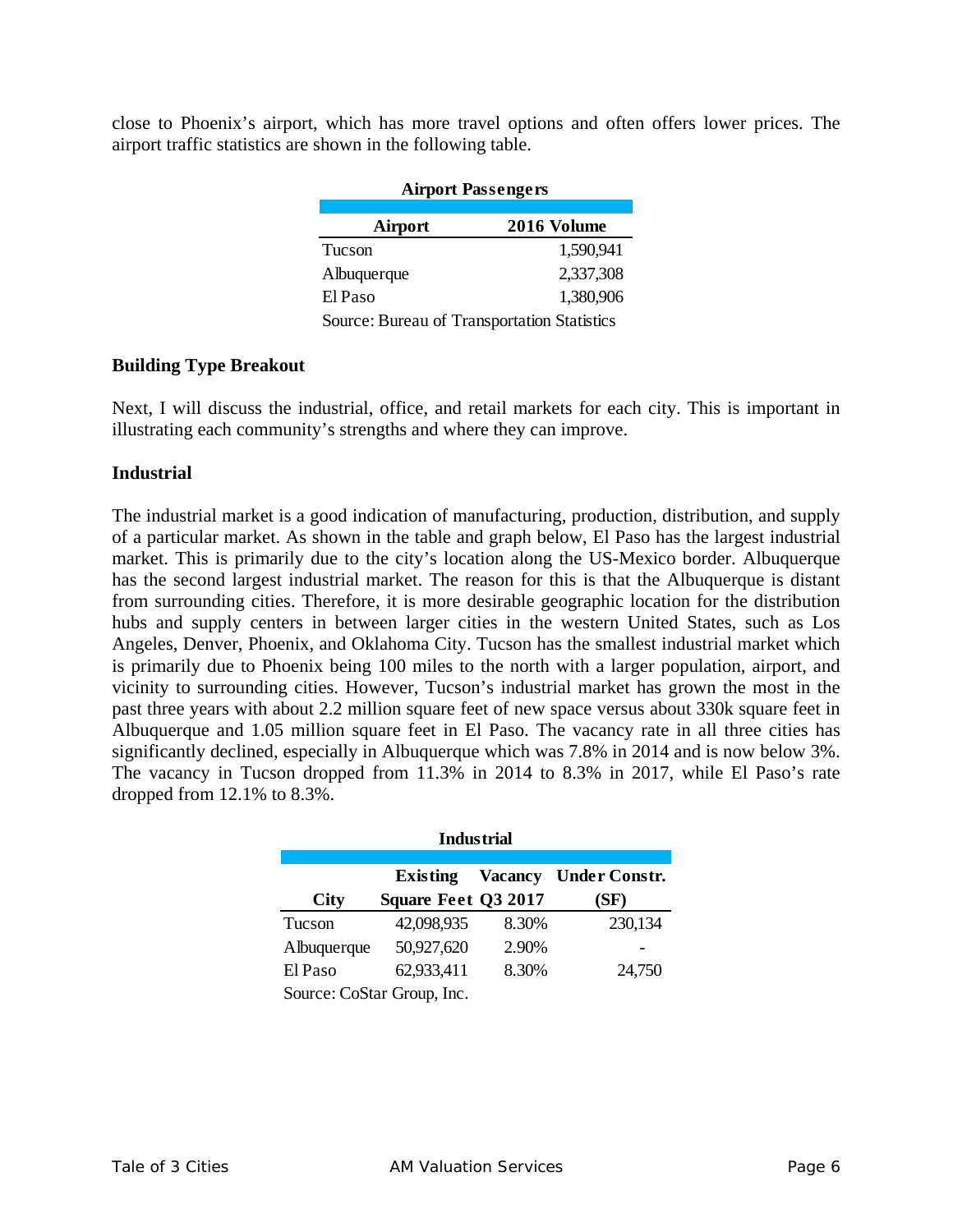

#### **Office**

The office market represents the corporate and small business market, financial strength, and production of a city. Albuquerque has the largest office market of the three cities. Once again, this is due to Albuquerque serving as a hub for New Mexico. Tucson has a smaller office market and this is due to Phoenix serving the large corporations in the region. El Paso has the smallest office market with most jobs in the area going to the industrial markets. However, El Paso's office market has grown the most in the past three years with about 1.67 million square feet of new space versus about 1.54 million square feet in Tucson and 61k square feet in Albuquerque. The vacancy rate in all three cities has significantly declined, especially in Albuquerque which was 11.3% in 2014 and is now at 7.4%. The vacancy in Tucson dropped from 12.8% in 2014 to 9.8% in 2017, while El Paso's rate dropped from 7.5% to 5.4%.

| Office                                                                                                  |            |       |         |  |  |  |
|---------------------------------------------------------------------------------------------------------|------------|-------|---------|--|--|--|
| <b>Under Constr.</b><br><b>Vacancy</b><br><b>Existing</b><br>Square Feet Q3 2017<br><b>City</b><br>(SF) |            |       |         |  |  |  |
| Tucson                                                                                                  | 25,863,593 | 9.80% | 105,000 |  |  |  |
| Albuquerque                                                                                             | 37,206,573 | 7.40% | 21,530  |  |  |  |
| El Paso                                                                                                 | 23,006,599 | 5.40% | 67,791  |  |  |  |
| Source: CoStar Group, Inc.                                                                              |            |       |         |  |  |  |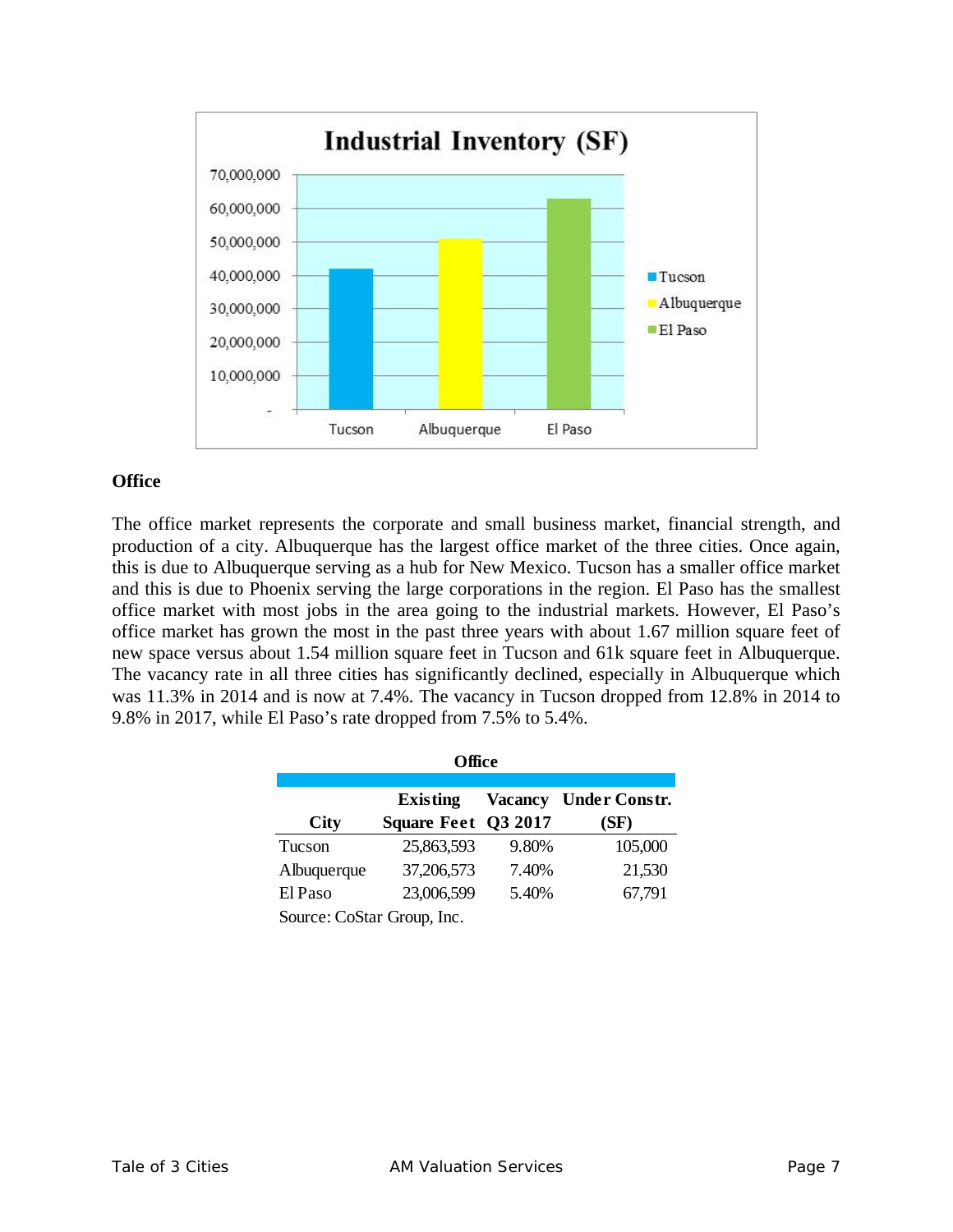

#### **Retail**

The retail market represents expenditure income, tourism, and also the contributions related to the retirement and student populations. It is noted that there is a large influx of shoppers from Mexico seeking higher end products and a 'shopping experience' in all three cities but primarily El Paso and Tucson. Albuquerque has the largest retail market of the three cities. Once again, this is due to Albuquerque serving as a hub for New Mexico. Tucson has a similar sized retail market and this is due to Tucson's vicinity to the US-Mexico border, and large retirement and student populations. El Paso has a smaller but similar sized retail market, this is due to El Paso's vicinity to the US-Mexico border. However, El Paso's retail market has grown the most in the past three years with about 4.06 million square feet of new space versus about 2.59 million square feet in Tucson and 1.21 million square feet in Albuquerque. The vacancy rate in all three cities has declined with Albuquerque showing the largest drop of 1.8%. The vacancy in Tucson dropped from 6.6% in 2014 to 6.2% in 2017, while El Paso's rate dropped from 5.1% to 3.8%.

| <b>Retail</b>                                             |                            |       |         |  |  |  |
|-----------------------------------------------------------|----------------------------|-------|---------|--|--|--|
| <b>Vacancy</b><br><b>Under Constr.</b><br><b>Existing</b> |                            |       |         |  |  |  |
| <b>City</b>                                               | Square Feet Q3 2017        |       | (SF)    |  |  |  |
| Tucson                                                    | 52,394,615                 | 6.20% | 149,218 |  |  |  |
| Albuquerque                                               | 54,841,690                 | 4.70% | 136,375 |  |  |  |
| El Paso                                                   | 49,693,950                 | 3.80% | 623,615 |  |  |  |
|                                                           | Source: CoStar Group, Inc. |       |         |  |  |  |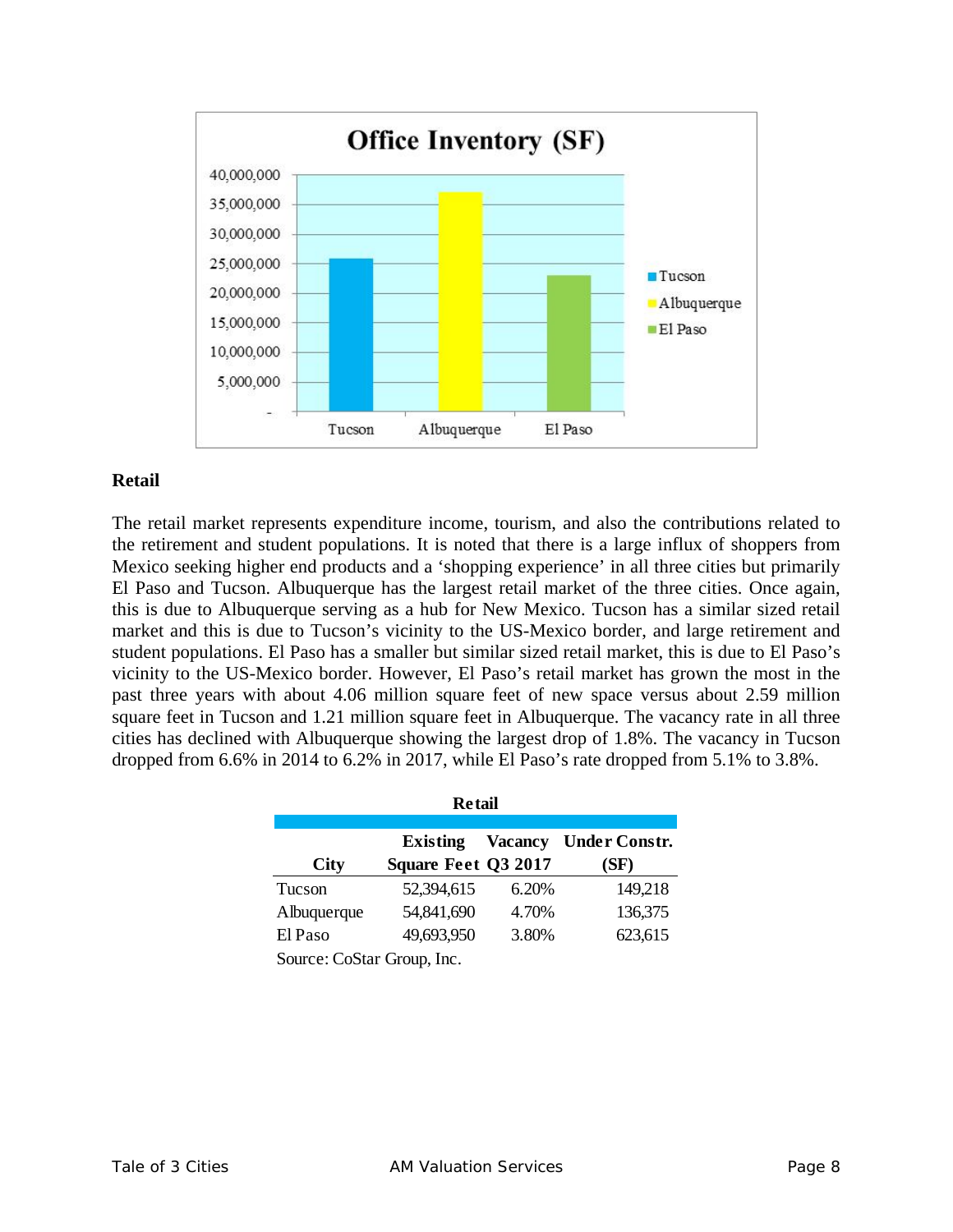

#### **Conclusions**

The three cities serve a similar demographic population, with military personnel, students, and retirees. The communities are similar in size and unsurprisingly have a similar sized industrial, office, and retail markets. All three cities have a downtown that is under revitalization, a civilian transportation system that was recently completed or under construction that runs on rails, and are actively managing water concerns. The markets are considered to be in a period of slow but steady growth.

By statistic figures, Albuquerque appears to be in the best geographical position and has capitalized on its strengths. Albuquerque has low vacancy rates across the three property types analyzed but has also been the slowest to add inventory. Albuquerque also has the highest airport volume and median income of the three cities. Overall, Albuquerque benefits from being the hub of New Mexico, good weather, and having low vacancy rates for the three major property types.

Tucson has done a good job of catering to the university market. Because Tucson is the largest of the three cities and has the largest university of the three cities, it has the potential for a more educated community. Tucson benefits from its vicinity to the border, and could benefit from its vicinity to Phoenix, especially if we had a connecting light rail system. Tucson could serve as a warehousing market for Phoenix companies or offer minor league sports and training programs to support the professional teams in Phoenix. Tucson could improve on catering to industry and collaborating with Phoenix. Tucson could offer tax incentives, political cooperation, and improved infrastructure to cater to existing and potential employers. Tucson has the great potential for growth with a large population base and student population but suffers from being in the shadow of a larger city.

El Paso appears to have captured the US-Mexico border business such as cold storage and retail, while catering to large manufacturers and call centers to grow local jobs. The city's safety is also appealing for growth and existing citizens. Overall, El Paso has capitalized upon its location along the US-Mexico border, its large military base and is well positioned in the market.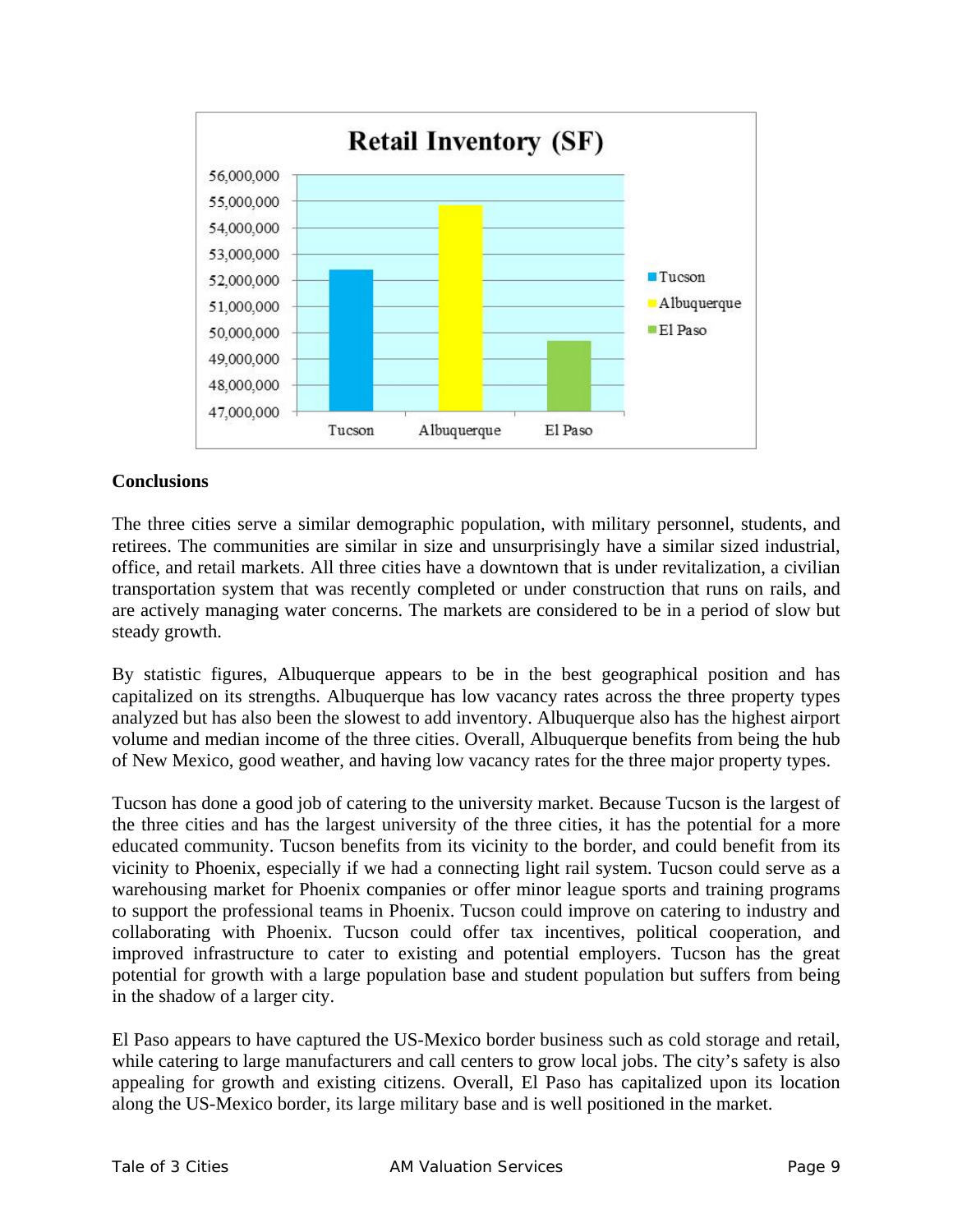All three cities are similar, with each having their own strengths and weaknesses, but are overall comparable metro areas. There is a long-term trend for all three cities that could be concerning in the future. The growth rates for all three cities have slowed down from 2000-2010 levels. Some smaller to mid-size cities have been left behind some larger metropolitan areas since the economic recession in 2008-2011. Larger metropolitan areas such as Washington D.C., Orlando, Dallas, Austin, Denver, Atlanta, Seattle, Phoenix, and San Francisco have been growing at a much higher rate in the past few years. These larger metropolitan areas attract young professionals because they offer more job opportunities, amenities, and greater variety. This trend could change, as these three sister cities offer sunny weather, affordability, outdoor activities, and are less likely to be impacted by natural disasters. These three cities are currently but could market their strengths better to attract younger talent.

#### **Recommendations**

The three sister cities may already be in the process of following these recommendations but there is no harm in repeating them. The cities could coordinate with one another and build alliances to serve a network for manufacturing and distribution. In order for a city to be appealing, the fundamentals come into play. This includes having a safe and clean place to live, good education, and strong youth programs. A legislation and political system that is cooperative with the community and surrounding communities is also key for all three cities.

The cities could also have water issues going into the future so this could be an opportunity for the cities to team up. The cities will likely be reusing (not recharging) their water in the future so the sooner the infrastructure is in place, the better. El Paso appears to be ahead of the other two cities in this regard, but it is still better to have a diversity of water options. Another option would be to pipe in water from an area with a surplus of water. The cities could invest on a pipeline structure together.

Lastly, these sister cities could offer better infrastructure. The core in each city would benefit from underground electricity lines, public transit systems, adding more efficient routes, and nicer roads. All three cities benefit with a high amount of sunny days. Solar energy on a large scale has been in-progress for the sister cities, but will continue to grow with public support. By building and expanding their fiber optic and wi-fi networks, the overall value of the city would increase. Most cities typically have an area where government offices are centrally located and another area where corporate employers are located. As such, both areas would benefit from such services. This type of infrastructure is required by most corporate employers before locating to a city. Therefore, these cities would be more appealing to employers to relocate.

The purpose of this analysis is to show the strengths and weaknesses of the three cities. The primary goal is to help achieve an improved quality of life for each. The secondary goal is to have a long-term sustainable future and to grow demand in the region. Growth is typically perceived as a positive thing. However, growing smart with a long-term plan serves a greater purpose and provides even greater benefits to a region.